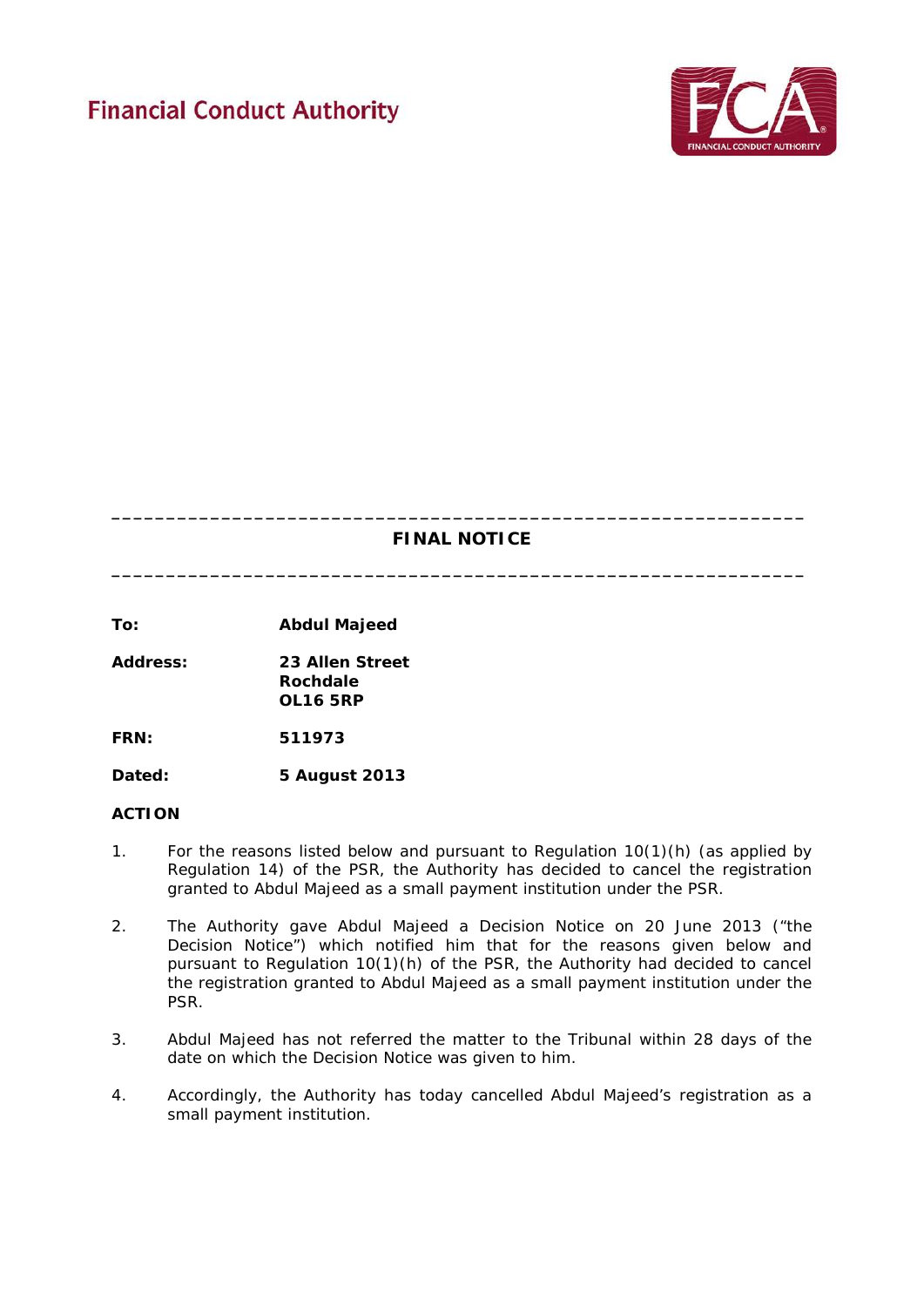# **DEFINITIONS**

5. The definitions below are used in this Final Notice:

"the Act" means the Financial Services and Markets Act 2000;

"the Authority" means the body corporate previously known as the Financial Services Authority and renamed on 1 April 2013 as the Financial Conduct Authority;

"the PSR" means the Payment Services Regulations 2009;

"the Tribunal" means the Upper Tribunal (Tax and Chancery Chamber).

#### **REASONS FOR THE ACTION**

6. On the basis of the facts and matters and conclusions described in the Warning Notice dated 15 May 2013, and in the Decision Notice, the Authority has concluded that Abdul Majeed has failed to pay fees and levies owed to the Authority totalling £710.00, and has failed to respond adequately to the Authority's repeated requests that he does so. These failings lead the Authority to conclude that Abdul Majeed has failed to demonstrate a readiness and willingness to comply with his ongoing regulatory obligations and to deal with the Authority in an open and co-operative way. Therefore it is desirable to cancel Abdul Majeed's registration as a small payment institution in order to protect the interests of consumers, in accordance with Regulation 10(1)(h) of the PSR (as applied by Regulation 14).

#### **DECISION MAKER**

7. The decision which gave rise to the obligation to give this Final Notice was made by the Regulatory Decisions Committee.

# **IMPORTANT**

8. This Final Notice is given to Abdul Majeed in accordance with section 390(1) of the Act (as applied by paragraph 7(b) of Part 1 of Schedule 5 to the PSR).

# **Publicity**

- 9. Section 391(4), 391(6) and 391(7) of the Act (as applied by paragraph 7(c) of Part 1 of Schedule 5 of the PSR) apply to the publication of information about the matter to which this Final Notice relates. Under those provisions, the Authority must publish such information about the matter to which this Final Notice relates as the Authority considers appropriate. The information may be published in such manner as the Authority considers appropriate. However, the Authority may not publish information if such publication would, in the opinion of the Authority, be unfair to Abdul Majeed or prejudicial to the interests of consumers.
- 10. The Authority intends to publish such information about the matter to which this Final Notice relates as it considers appropriate.